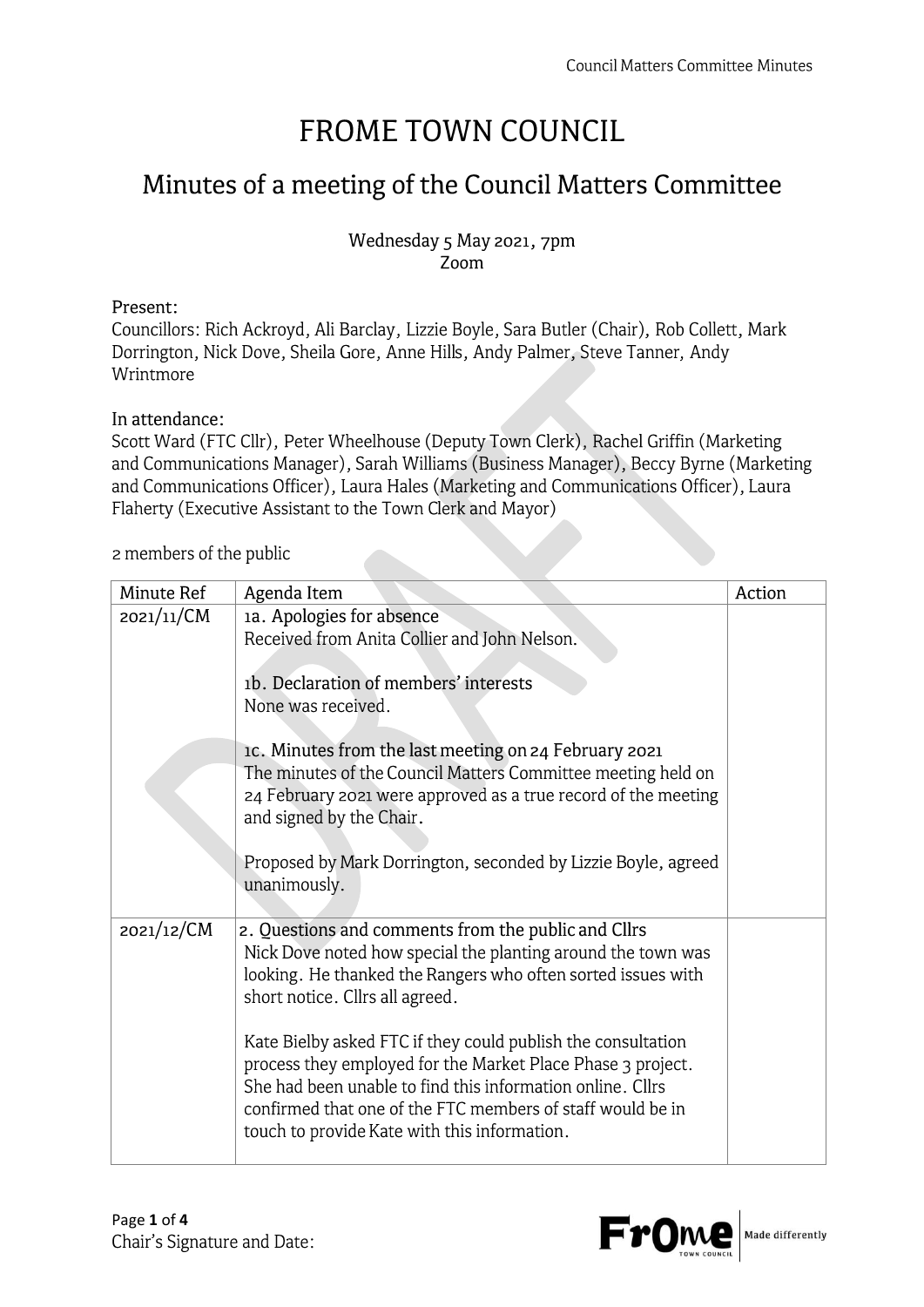| 2021/13/CM | 3. For information - Marketing and Communications Update                                                                      |  |
|------------|-------------------------------------------------------------------------------------------------------------------------------|--|
|            | Rachel Griffin and Laura Hales summarised the report. Laura                                                                   |  |
|            | explained the planned future direction for social media. She                                                                  |  |
|            | explained that the recent review of public engagement with                                                                    |  |
|            | social media led to a reconsideration of the approach. The<br>comms team would be trialling low key soft changes. They        |  |
|            | would be using a "less is more" approach, less word heavy but                                                                 |  |
|            | continuing to drive traffic to the website. They would be                                                                     |  |
|            | connecting more with Instagram and the Discover Frome                                                                         |  |
|            | website. The trial would be to better understand what works for                                                               |  |
|            | the audiences.                                                                                                                |  |
|            |                                                                                                                               |  |
|            | Rachel also noted that there were lots of events planned for the<br>forthcoming year which was positive and exciting. The new |  |
|            | website, which launched in February, was performing well.                                                                     |  |
|            | The comms team had seen an increase in traffic.                                                                               |  |
|            |                                                                                                                               |  |
|            | Sheila Gore asked Rachel how she could help residents interact                                                                |  |
|            | more successfully on social media. Rachel said the best way                                                                   |  |
|            | was for them to like the FTC page on Facebook and the posts                                                                   |  |
|            | then they would see more content. On Instagram, they should                                                                   |  |
|            | use the hashtag #frome. Rachel also said the comms team<br>focussed a lot of energy on the community noticeboards to          |  |
|            | make sure they were up to date and a useful source of                                                                         |  |
|            | information. All new articles were sent to a press list and the                                                               |  |
|            | Frome Times was a great source of information. Laura also                                                                     |  |
|            | noted there were three different newsletters: Town Clerk's                                                                    |  |
|            | updates, business and parks and green spaces.                                                                                 |  |
|            |                                                                                                                               |  |
|            | Rob Collett wanted to note the fabulous job the comms team<br>were doing. He said the communications produced by FTC was      |  |
|            | amazing. He thanked the team.                                                                                                 |  |
|            |                                                                                                                               |  |
|            | Lizzie Boyle said the quality of the design work stood out and                                                                |  |
|            | gave credit to Miles Macey. She said the noticeboards were a                                                                  |  |
|            | visual treat and should also be celebrated.                                                                                   |  |
| 2021/14/CM | 4. For approval - Financial update to 31 March 2021                                                                           |  |
|            | Hannah Paniccia gave a summary of the report.                                                                                 |  |
|            |                                                                                                                               |  |
|            | Maxine Crawley praised the work of Hannah Paniccia. Maxine                                                                    |  |
|            | and Anne Hills reviewed the finances on a monthly basis and                                                                   |  |
|            | Hannah was always hugely helpful.                                                                                             |  |
|            | Rob Collett registered his disapproval of FTC continuing to use                                                               |  |
|            | Barclays bank. Although he noted he did understand the                                                                        |  |
|            | reasons why this was the best option currently.                                                                               |  |
|            |                                                                                                                               |  |

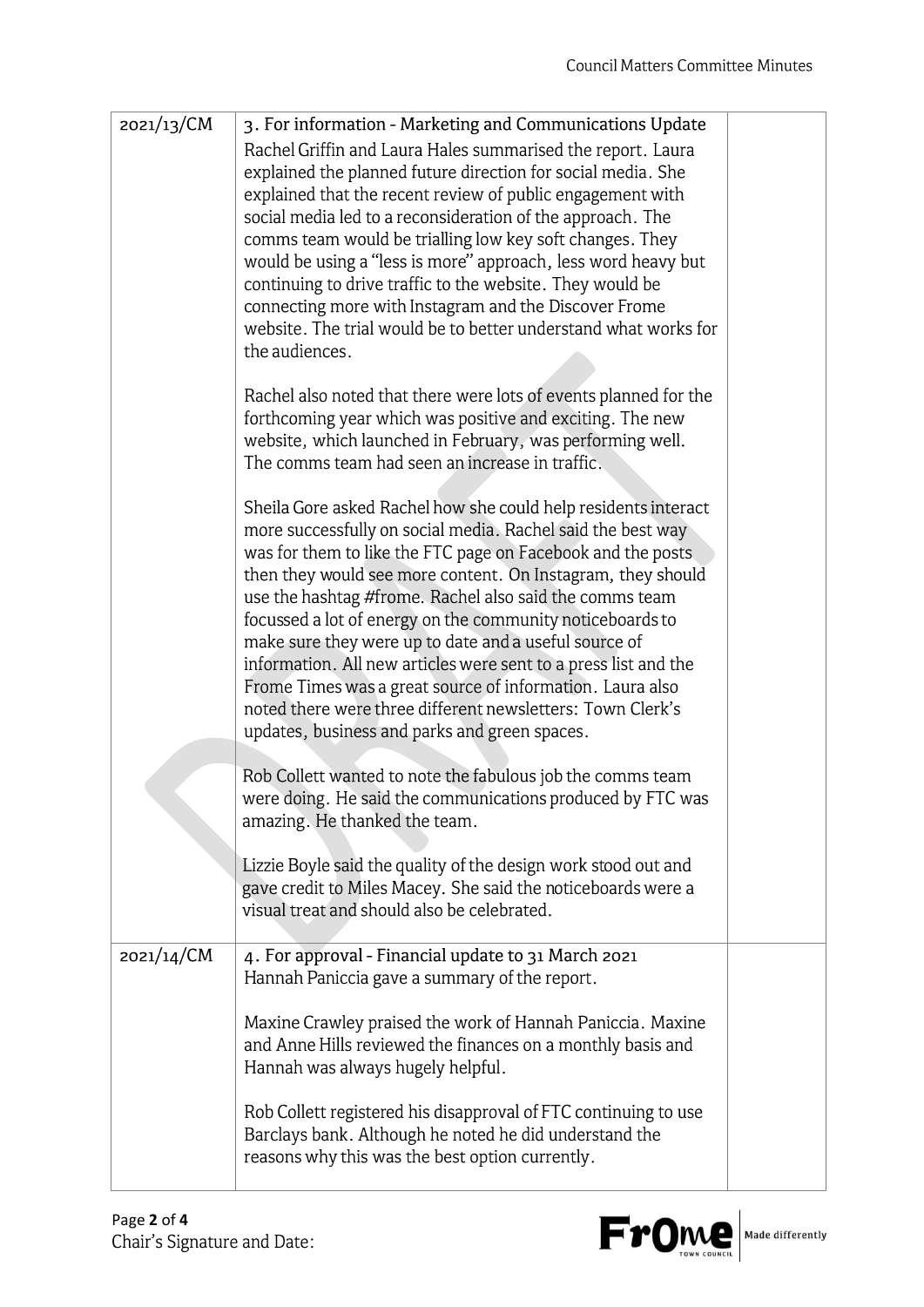|            | The recommendations were to approve the:<br>Income and expenditure sheet to 31 March 2021<br>1.<br>2. Payments made over $E$ 500 for February and March 2021<br>3. Balance sheet including the breakdown of reserves at 31<br>March 2021<br>Proposed by Andy Palmer, seconded by Sheila Gore, agreed<br>unanimously.                                                                                                                                                                                                                                                                                                                                                                                                                                       |  |
|------------|------------------------------------------------------------------------------------------------------------------------------------------------------------------------------------------------------------------------------------------------------------------------------------------------------------------------------------------------------------------------------------------------------------------------------------------------------------------------------------------------------------------------------------------------------------------------------------------------------------------------------------------------------------------------------------------------------------------------------------------------------------|--|
| 2021/15/CM | 5. For approval - Disposal of assets<br>Hannah Paniccia summarised the report.<br>The recommendations were:<br>Ratify the disposal of IT equipment listed above (in the<br>1.                                                                                                                                                                                                                                                                                                                                                                                                                                                                                                                                                                              |  |
|            | report).<br>Approve the disposal of the boiler and oil storage tank at<br>2.<br>Victoria Park                                                                                                                                                                                                                                                                                                                                                                                                                                                                                                                                                                                                                                                              |  |
|            | Proposed by Rich Ackroyd, seconded by Nick Dove, agreed<br>unanimously.                                                                                                                                                                                                                                                                                                                                                                                                                                                                                                                                                                                                                                                                                    |  |
| 2021/16/CM | 6. For Information - An update on the town's parks and<br>green spaces<br>Chris Stringer gave an overview of the report.<br>He highlighted new benches had been installed at Tower View<br>and Rodden Meadow. A new hedge had been planted at<br>Packsaddle. Finally, Helen Viner, Wild about Trees Project<br>Officer, had been having some encouraging discussions about<br>next steps at Egford Lane and starting a tiny forest.<br>Rich Ackroyd praised the work of Chris and the Ranger team.<br>He had friends visiting and they were very taken with the new<br>benches at Rodden Meadow. Chris noted he would be happy to<br>share the design.<br>Sara Butler also highlighted the great job the Rangers did and<br>said the town looked stunning. |  |
| 2021/17/CM | 7. For information - Update on the Frome Town Hall<br>Rachel Griffin gave an overview of the report which was noted<br>by Cllrs.                                                                                                                                                                                                                                                                                                                                                                                                                                                                                                                                                                                                                           |  |
| 2021/18/CM | 8. For information - Health & Safety update<br>Chris Stringer confirmed the claim for the accident along the<br>riverbank had been settled. Chris and the Ranger team were<br>doing some work along the riverbank to improve risk                                                                                                                                                                                                                                                                                                                                                                                                                                                                                                                          |  |